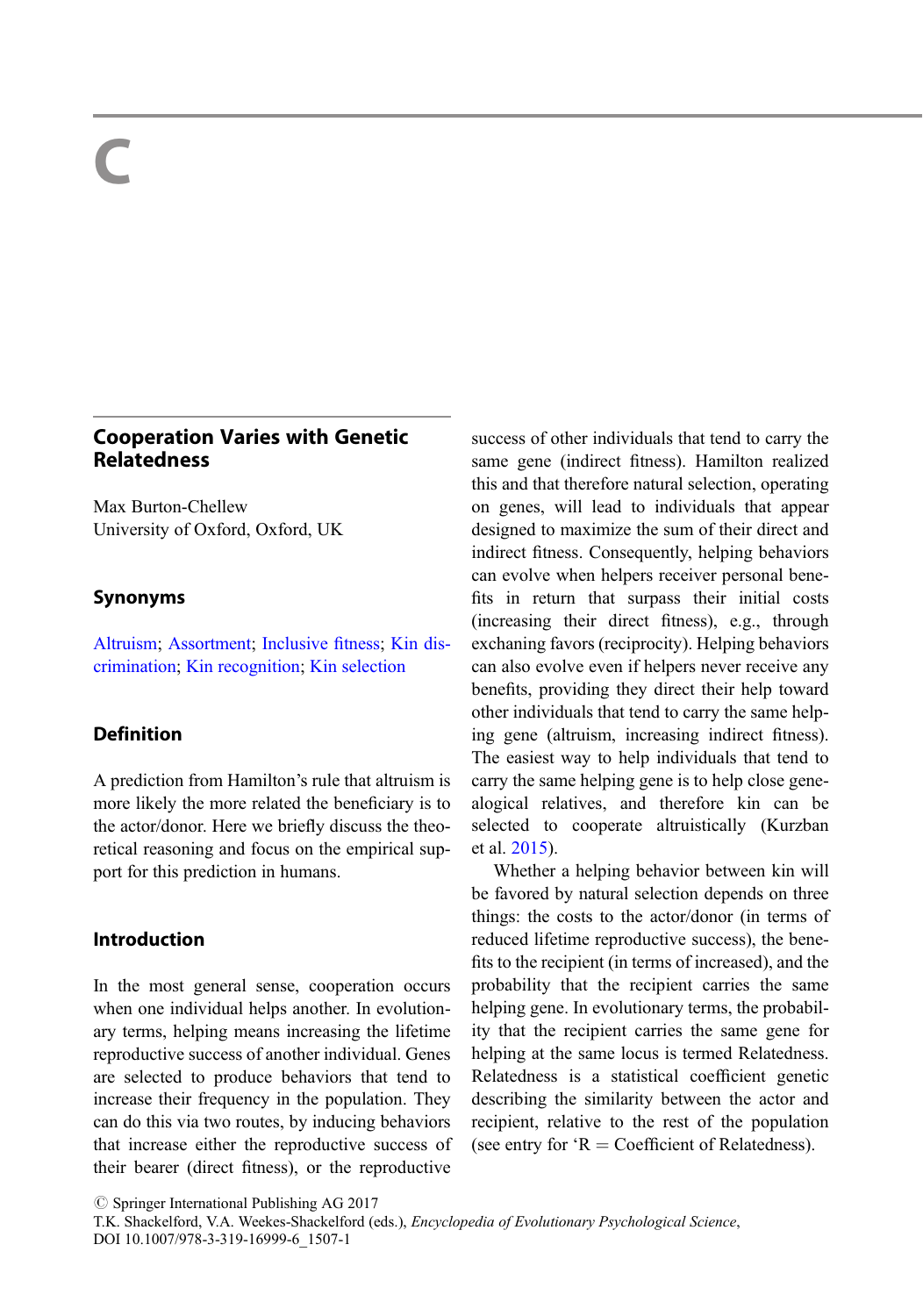The relationship between these three terms is defined by Hamilton's rule, where  $C < Rb$ , which means the benefits have to be greater than the costs, even when discounted by relatedness. Therefore, the more related the recipient is, the more costly the helping behavior can be and still be favored. Hamilton's rule leads to the prediction that cooperation will occur more often between closer relatives than distant relatives. Studies of how human cooperation varies with relatedness typically, for convenience, estimate relatedness on a scale from 0 to 1 by calculating the coefficient of relationship between two individuals, e.g., siblings are related by 0.5. Not that this estimate does not incorporate factors such as inbreeding (see entry for  $R = Coefficient of Relatedness$ ).

#### Empirical Challenges

Although Hamilton's rule is supported in nonhuman studies, ethical considerations make it difficult to test experimentally in humans. Therefore human studies are often observational or survey based, and/or typically concern low-cost behaviors. This can be problematic because low-cost behaviors can be under less natural selection pressure, can be favored toward close and distant kin, and can be favored between nonkin for direct benefits (e.g., reputation). Strong tests of Hamilton's rule compare how cooperation varies with the degree of relatedness. Weaker tests only ask if humans cooperate more with kin than nonkin. Although how much people should discriminate between close and distant kin will depend on the costs and benefits and the cues of relatedness available. Note that studies which only measure cooperation toward nonrelatives do not invalidate Hamilton's rule, because they are unable to test the relative importance of Hamilton's rule. Indirect support comes from studies that show a psychological mechanism for recognizing kin, although this mechanism can also result from incest avoidance (Lieberman et al. [2007\)](#page-3-0).

#### Survey Data

Survey responses, either on line or in the laboratory, often show that individuals expect to be more cooperative toward closer kin (Burnstein et al. [1994;](#page-2-0) Korchmaros and Kenny [2001;](#page-2-0) Stewart-Williams [2007](#page-3-0)), or expect to receive more cooperation from closer kin (Burton-Chellew and Dunbar [2015](#page-2-0)). For instance they report that they are more likely to donate a kidney to closer kin, although the effect sizes are modest (Stewart-Williams [2007\)](#page-3-0). Burton-Chellew and Dunbar ([2015\)](#page-2-0) showed that individuals reported they expected to receive more help from closer kin than distant kin in times of crisis. While people still respond that they would help nonrelatives, mostly best friends, the key finding is that cooperation is increased toward close kin in support of evolutionary theory. Complementary data comes from studies that investigate the proximate, psychological, mechanisms governing these behaviors, and they typically show that feelings of "emotional closeness" are an important mediator of helping behaviors (Korchmaros and Kenny [2001\)](#page-2-0).

## Observational Data

Survey data has its limitations because the costs may never be realized. An analysis of real helping behaviors came from Smith et al. [\(1987](#page-3-0)) who analyzed patterns of giving by relatedness in 1000 wills. They found that when individuals made their wills, they allocated a greater proportion to their closer relatives. Specifically they gave 46% to close relatives ( $r = 0.5$ ), and just 8% when  $r = 0.25$  and 1% when  $r = 0.125$ . However as these transfers occur after death it could be argued they are noncostly. Another prominent nonexperimental study on real costs in real time was by Bowles and Posel [\(2005](#page-2-0)). They analyzed how much money male migrant workers sent "home" (remittances) and how this varied with the relatedness of the recipient to the migrant worker. Overall, they found that including relatedness in the model improved the model's accuracy to predict the value of remittances, although other factors were important too. Likewise, many observational studies tend to find mixed support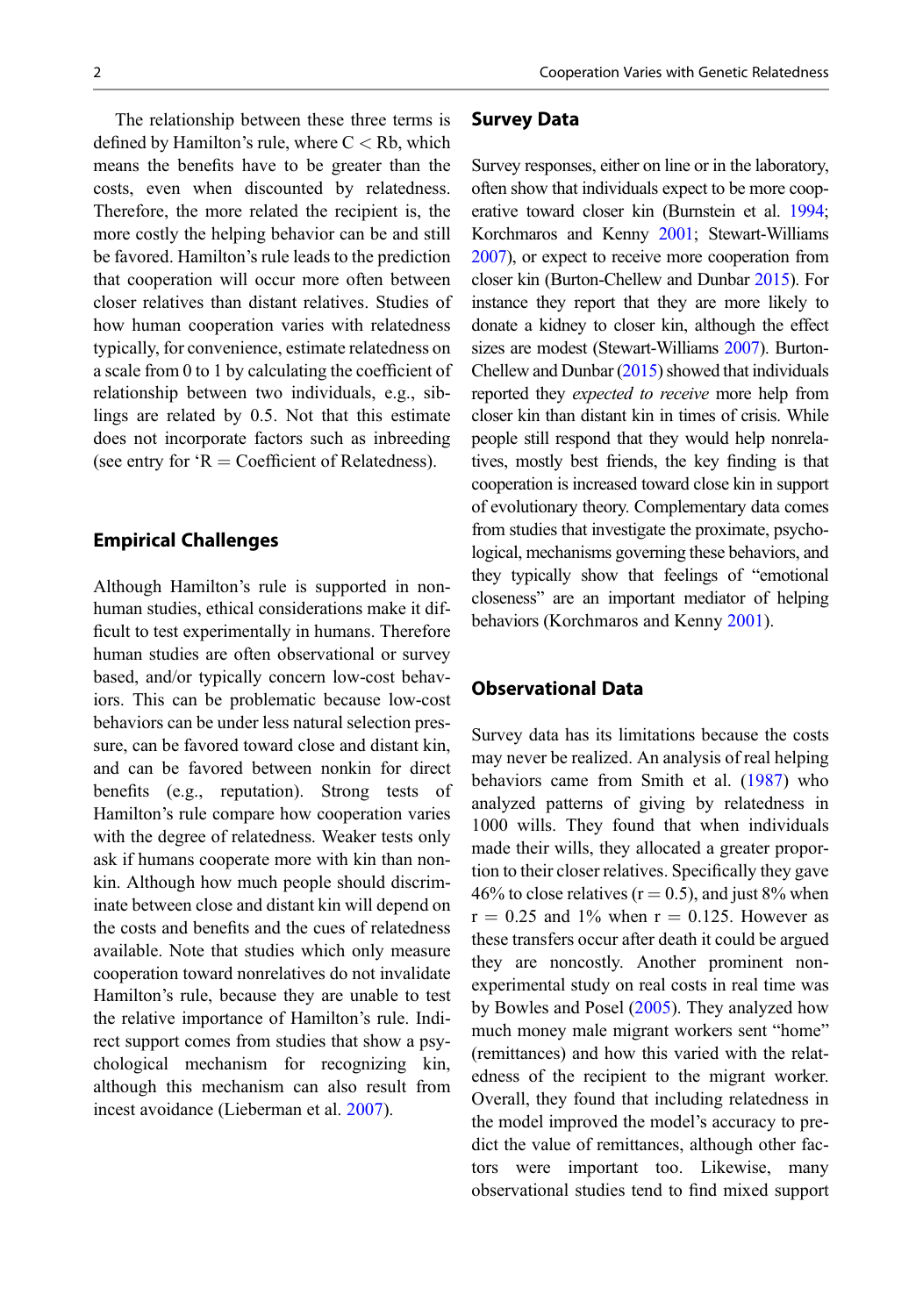<span id="page-2-0"></span>for the role of relatedness and other factors such as reciprocity in explaining human cooperation, but as explained above, cooperation can be explained by both direct and indirect benefits. The key prediction is that because indirect benefits vary with degree of relatedness, cooperation is greater or more likely with closer relatives.

#### Experimental Data

Perhaps the first experimental test of how cooperation varies with relatedness in humans was by Madsen et al. ([2007\)](#page-3-0). Across three crosscultural studies, participants were asked to adopt a painful posture (an isometric skiing exercise) in exchange for monetary benefits that went to their various relatives. Control treatments included benefits that went to themselves, nonrelatives, and charities. The posture involved supporting one's weight in a way that worked the thigh muscles and rapidly became intensely painful (after  $~60$  s). The pain may signal muscle damage and thus may indicate a genuine cost in evolutionary terms. A willingness to endure pain on behalf of relatives may also translate into a willingness to pay genuine costs. The longer the participant maintained the posture (cooperated), the more money their relatives got. The results were generally supportive. Cooperation did vary positively with relatedness, although in one study this arguably required including the control measure of help toward oneself, where relatedness  $= 1$ , and there were potential sex differences.

#### Other Factors

Finally, the indirect benefits of helping relatives also depend on other factors that ideally need to be controlled for. First, the indirect benefits of helping a recipient will be greater when they stand to gain more. This will occur when they have a higher probability of future reproduction (more reproductive value), i.e., generally when they are younger, because the help is more likely to lead to increased reproduction. In both the studies of Madsen et al. and Smith et al., the results were more in line with theory once the reproductive

value of the recipients was controlled for (Madsen et al. [2007;](#page-3-0) Smith et al. [1987\)](#page-3-0). Second, competition occurs at different scales in populations, and relatives often have to compete, decreasing the benefits of kin-directed altruism. This is because helping one relative merely helps them to outcompete another relative, reducing the net gain (Borgerhoff Mulder 2007).

#### Conclusion

Studies generally find that very costly cooperation is greater toward kin than nonkin, which provides a weak test of Hamilton's rule. More studies are needed that directly test if and how individuals differentiate between close and distant kin.

### Cross-References

- ▶ [Altruism](http://link.springer.com/Altruism)
- $\blacktriangleright$  C  $<$  [Rb](http://link.springer.com/C < Rb)
- ▶ [Full Siblings Vs. Half Siblings](http://link.springer.com/Full Siblings Vs. Half Siblings)
- ▶ [Genetic Relatedness](http://link.springer.com/Genetic Relatedness)
- ▶ Hamilton'[s Rule and Theoretical Implications](http://link.springer.com/Hamilton’s Rule and Theoretical Implications)
- ▶ [Manipulative Use Of Kin Terminology](http://link.springer.com/Manipulative Use Of Kin Terminology)

#### References

- Borgerhoff Mulder, M. (2007). Hamilton's rule and Kin competition: The Kipsigis case. Evolution and Human Behavior, 28(5), 299–312. doi[:10.1016/J.](http://dx.doi.org/10.1016/J.Evolhumbehav.2007.05.009) [Evolhumbehav.2007.05.009.](http://dx.doi.org/10.1016/J.Evolhumbehav.2007.05.009)
- Bowles, S., & Posel, D. (2005). Genetic relatedness predicts south African migrant workers' remittances to their families. Nature, 434, 380–383.
- Burnstein, E., Crandall, C., & Kitayama, S. (1994). Some neo-Darwinian decision rules for altruism - weighing cues for inclusive fitness as a function of the biological importance of the decision. Journal of Personality and Social Psychology, 67(5), 773–789. doi[:10.1037/0022-](http://dx.doi.org/10.1037/0022-3514.67.5.773) [3514.67.5.773.](http://dx.doi.org/10.1037/0022-3514.67.5.773)
- Burton-Chellew, M. N., & Dunbar, R. I. M. (2015). Hamilton's rule predicts anticipated social support in humans. Behavioral Ecology, 26(1), 130–137. doi:[10.](http://dx.doi.org/10.1093/beheco/aru165) [1093/beheco/aru165.](http://dx.doi.org/10.1093/beheco/aru165)
- Korchmaros, J. D., & Kenny, D. A. (2001). Emotional closeness as a mediator of the effect of genetic relatedness on altruism. Psychological Science, 12(3), 262–265. doi:[10.1111/1467-9280.00348.](http://dx.doi.org/10.1111/1467-9280.00348)